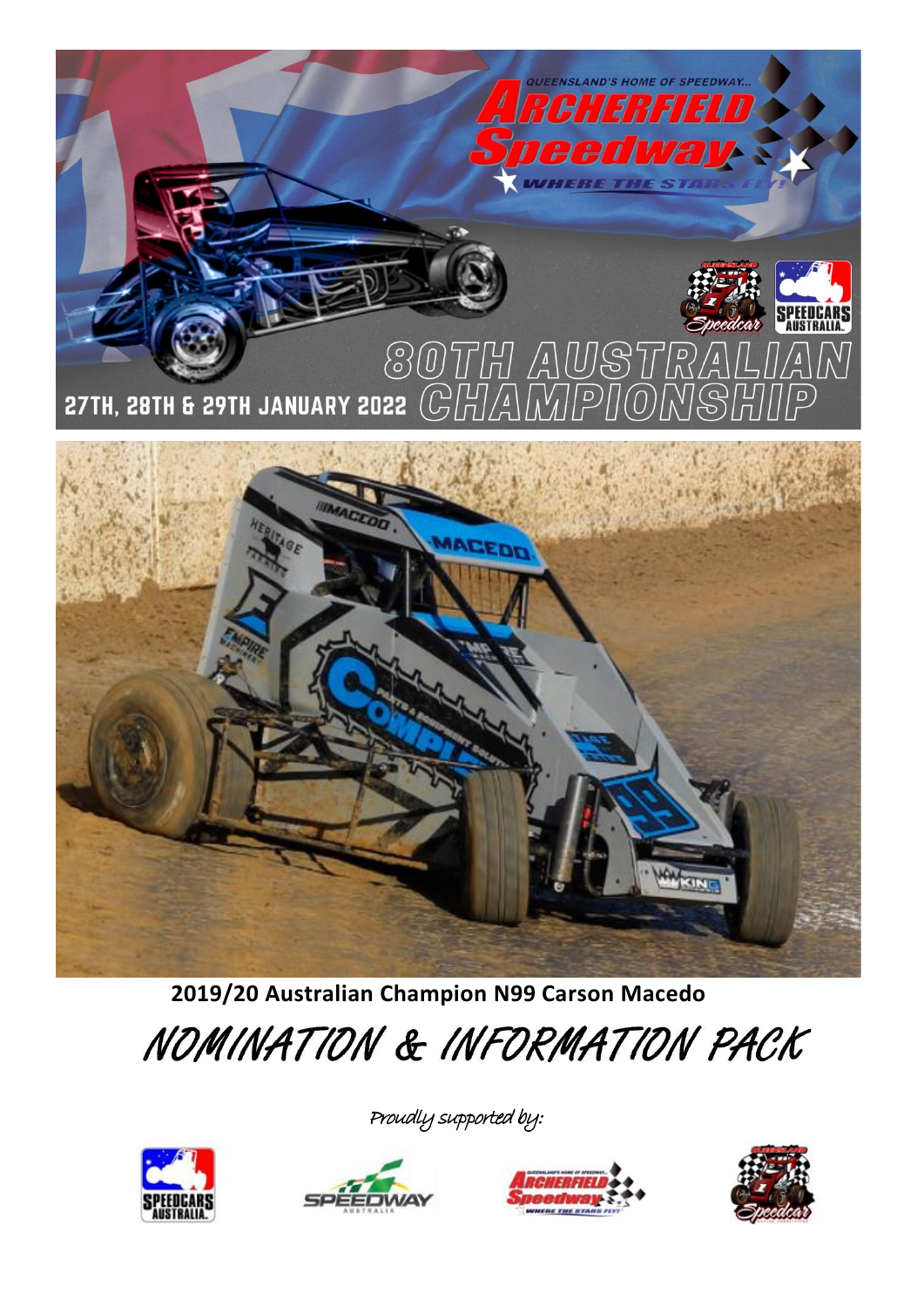





Hello, and a warm welcome to Brisbane, Queensland to our interstate and international competitors for the 80th running of the Australian Midget Championship.

This national championship event has been quite a difficult one to organise for the QSRA. With COVID restrictions and the on again off again border restrictions, along with the uncertainty of who can come into Queensland without quarantine, it would have been easy to scrap the title for another year. Instead we looked at it as an opportunity to showcase our division of midget car racing, while many other divisions have opted to not run their relevant division national championships.

Also the QSRA would like to acknowledge the promoters of Archerfield International Speedway, John and Kathy Kelly for their assistance in getting our national championship event going ahead. John and Kathy are not just promoters, they're also midget racing fans and take a keen interest in our division.

A thank you also needs to go to the committee of the QSRA and Speedcars Australia for their help in putting the show on. I wish every competitor in the National Midget Title the very best of luck and safe racing.

Yours sincerely,

Gary Greenwood **President** Queensland Speedcar Racing Association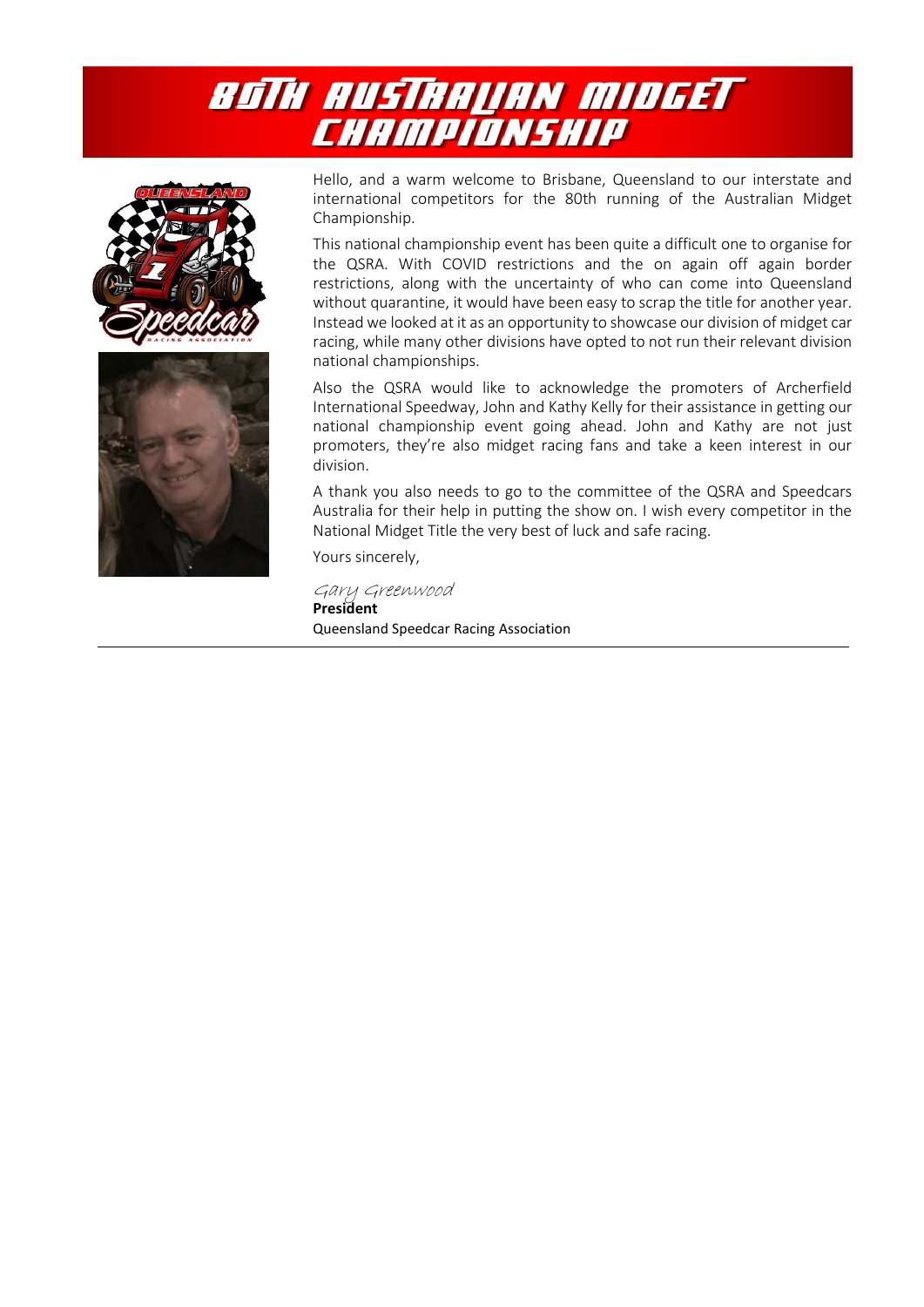## RRCHERFIELD SPEEDWAY, BRISBANE

TRACK SURFACE: Clay TRACK SIZE: 405m PHONE NUMBER: (07)3277 7745 ADDRESS: 55 Colebard Street West, Archerfield *GPS units will display the suburb as Acacia Ridge*

### Located just behind Archerfield Airport

- Approximately 25 minutes from the city
- Approximately 40 minutes from the airport
- Approximately 1 hour from the Gold Coast



TRANSPONDERS are compulsory for this event. If you do not have your own Transponder they will be available for hire. Please select "HIRE" on your nomination form otherwise state your transponder number.

If you do own your own transponder please make sure it is fully charged, your mylaps account is up to date and in 100% working order for your finishing results to count.

FUEL & TYRES will be available trackside through the track promoter.

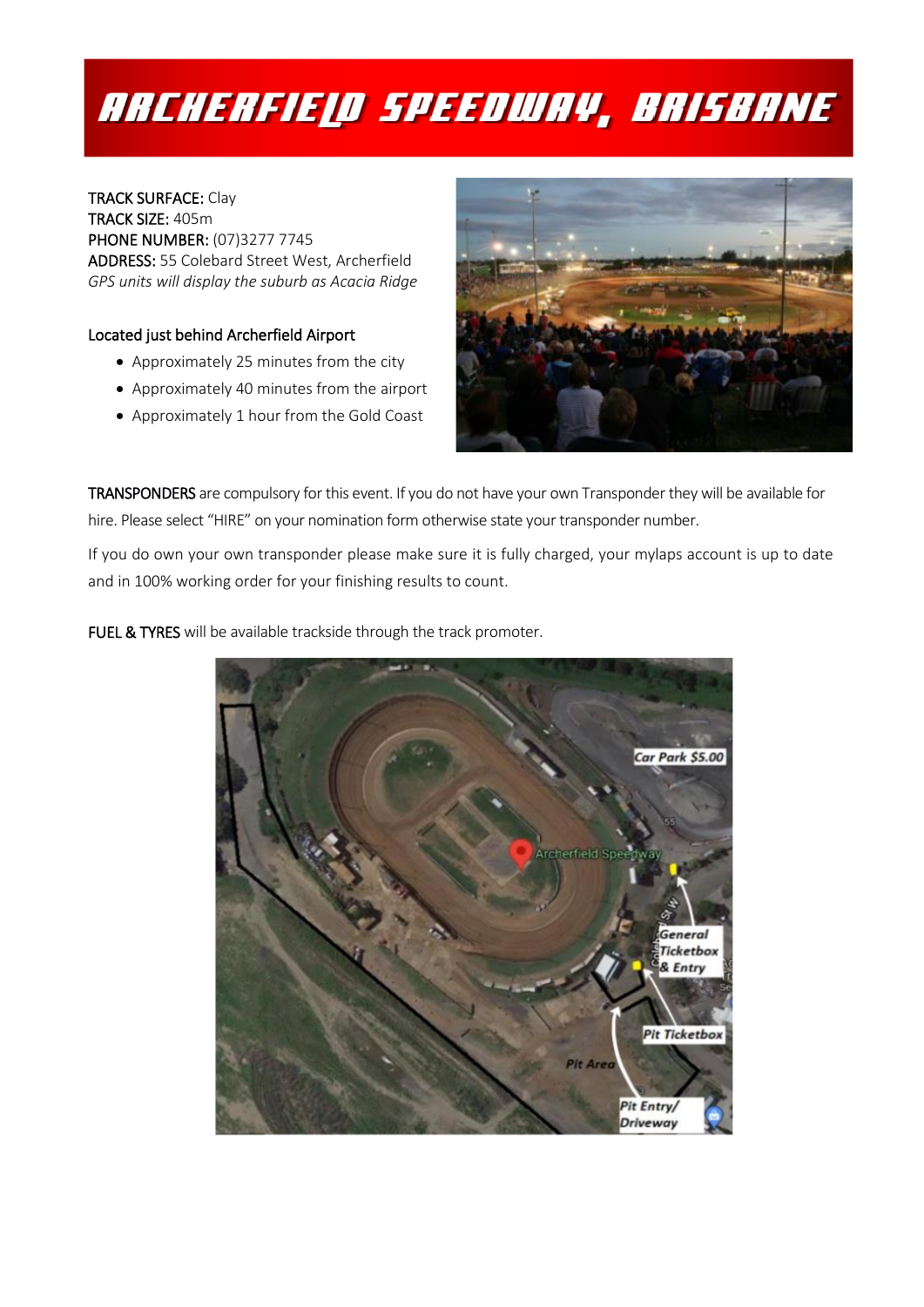# **PRIZE MONEY STRUCTURE**

| A Main | \$     | <b>B</b> Main 1 | \$     | C Main         | \$            | <b>NIGHT 1 PRELIM</b> | \$    |
|--------|--------|-----------------|--------|----------------|---------------|-----------------------|-------|
| 1      | 10,000 | 1               | A-MAIN | 1              | <b>B-MAIN</b> | 1                     | 2,000 |
| 2      | 5,000  | 2               | A-MAIN | 2              | <b>B-MAIN</b> | 2                     | 1,000 |
| 3      | 3,500  | 3               | 350    | 3              | 200           | 3                     | 700   |
| 4      | 2,000  | 4               | 350    | 4              | 200           | 4                     | 600   |
| 5      | 1,500  | 5               | 300    | 5              | 100           | 5                     | 450   |
| 6      | 1,250  | 6               | 300    | 6              | 100           | 6                     | 300   |
| 7      | 1,000  | 7               | 300    | $\overline{7}$ | 100           | 7                     | 150   |
| 8      | 900    | 8               | 300    | 8              | 100           | 8                     | 150   |
| 9      | 800    | 9               | 300    | 9              | 100           | 9                     | 125   |
| 10     | 750    | 10              | 300    | 10             | 100           | 10                    | 125   |
| 11     | 700    | 11              | 250    | 11             | 100           | 11                    | 100   |
| 12     | 600    | 12              | 250    | 12             | 100           | 12                    | 100   |
| 13     | 550    | 13              | 250    | 13             | 100           | 13                    | 100   |
| 14     | 500    | 14              | 250    | 14             | 100           | 14                    | 100   |
| 15     | 450    | 15              | 250    | 15             | 100           | 15                    | 100   |
| 16     | 400    | 16              | 250    | 16             | 100           | 16                    | 100   |
| 17     | 400    | 17              | 250    | 17             | 100           | 17                    | 75    |
| 18     | 400    | 18              | 250    | 18             | 100           | 18                    | 75    |
| 19     | 400    | 19              | 250    | 19             | 100           | 19                    | 75    |
| 20     | 400    | 20              | 250    | 20             | 100           | 20                    | 75    |
| Sum    | 31,500 | Sum             | 5,000  | Sum            | 2,000         | Sum                   | 6,500 |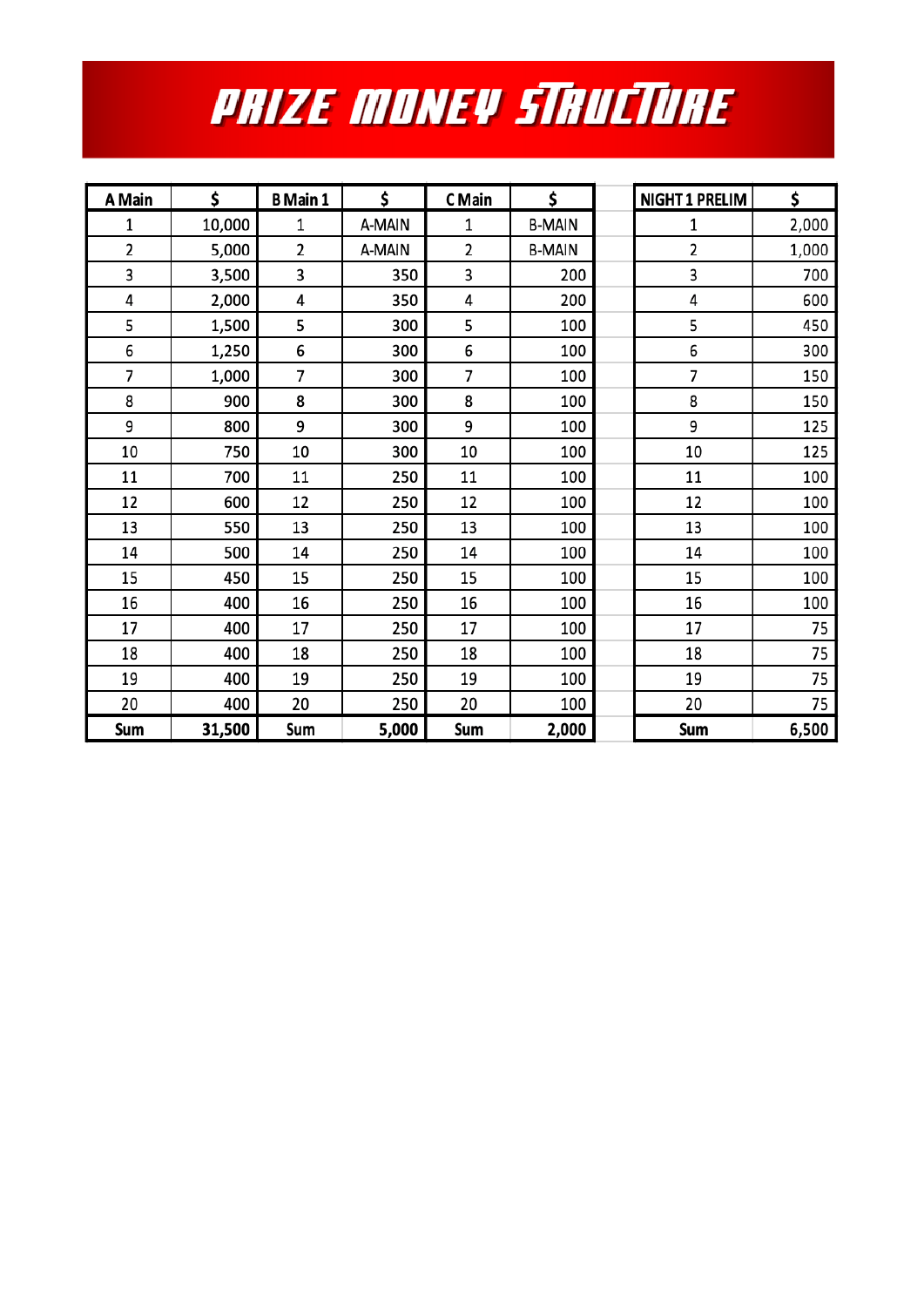

Ensure fees are paid within *48 hours* of submitting your nomination, quoting your car number and the competitor surname for easy reconciliation. All monies must be received by the closure dates detailed below:

- Primary Car Nomination Fee submitted and paid by Sunday 16th of January 2022: \$150.00
- Spare Car Nomination Fee: Add \$100.00 to Primary Car Fee (\$250.00 total)
- Late Fee (nominations received after Sunday 16th January): Add \$100.00
- Late Fee and penalty (nominations received after 5pm, Monday 24th January): Add \$100.00 and the competitor will start 'Rear Of Field' in their first two heats as per section 7.7 of the 2021/22 Speedcars Australia Racing Manual.

### *DIRECT DEPOSIT*

Account Name: SPEEDCARS AUSTRALIA Bank: ANZ

BSB: 015-142

### Account: 1102 57544

*Please be sure to include your car number and state as the reference (eg: Q50) to allow easy reconciliation of payments.*

## **IMPORTANT DATES**

SATURDAY 22<sup>nd</sup> JANUARY Inksane Tattoo Studio Queensland Midget Title SUNDAY 16<sup>th</sup> JANUARY Nominations close *\*Late fees apply after this date.* MONDAY, 24<sup>th</sup> JANUARY Nominations received after this date will start R.O.F in their first 2 heats in addition to a \$100.00 late fee THURSDAY, 27<sup>th</sup> JANUARY 10:00am – 3:00pm SCRUTINEERING *Archerfield Speedway* 6:00pm CALCUTTA *Souths Sports Club* 174 Mortimer Road, Acacia Ridge QLD 4110 FRIDAY, 28<sup>th</sup> JANUARY NIGHT 1 - QUALIFYING

*See Archerfield Speedway Competitor Info page on Facebook for updates on gate opening, drivers briefing and engine start times.* 

### SATURDAY, 29<sup>th</sup> JANUARY

NIGHT 2 - MAIN EVENT *See Archerfield Speedway Competitor Info page on Facebook for updates on gate opening, drivers briefing and engine start times.*

# SCRUTINEERING

Scrutineering is mandatory for all nominated vehicles with no exceptions. It is not compulsory for drivers to attend the scrutineering. It will take place at the machinery shed in the Archerfield Speedway pit area. Each team will be allocated a time slot between 10:00am to 3:00pm. The machinery shed is located near the racetrack entrance.

All racing equipment and safety apparel will also need to be available for inspection.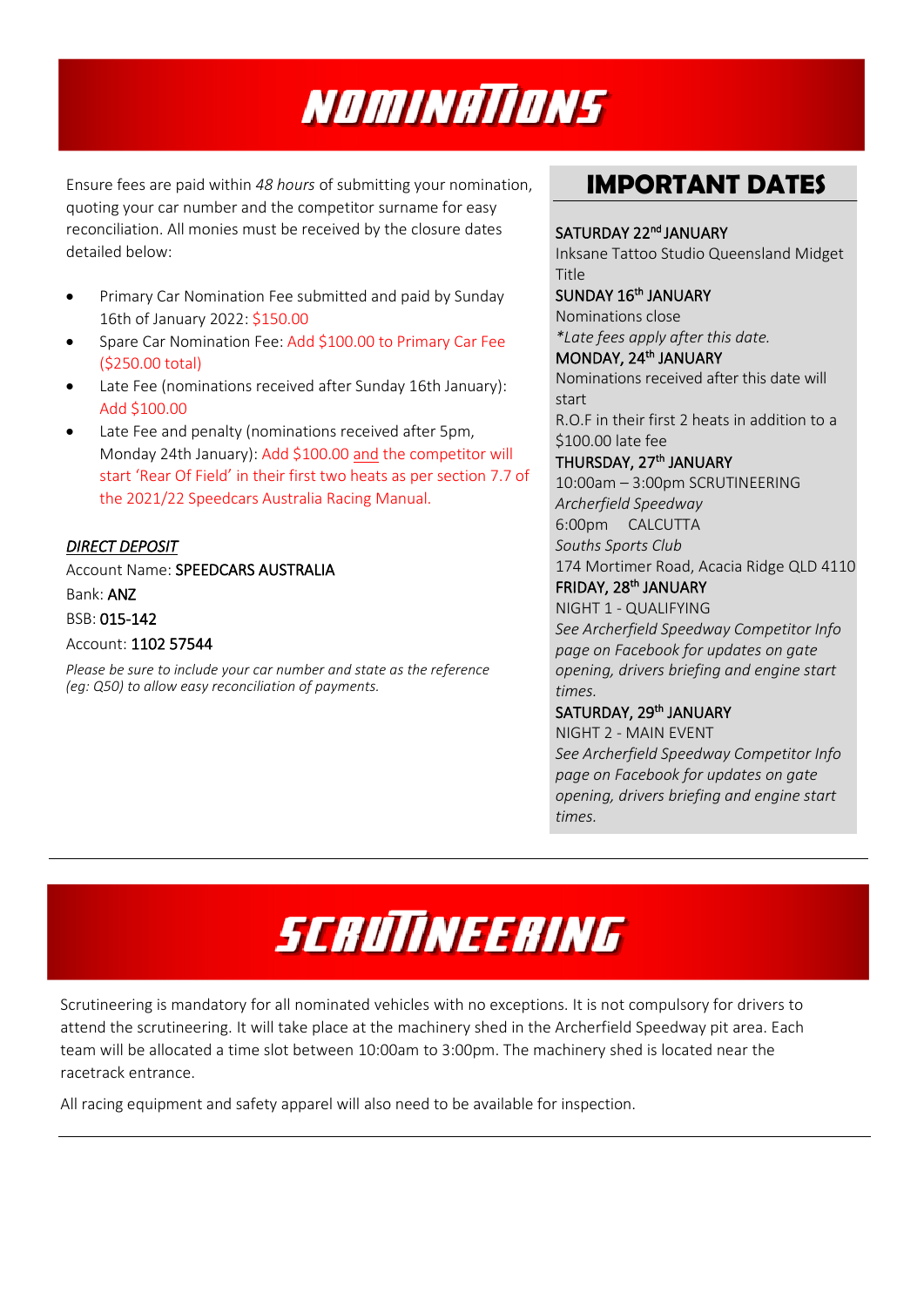## CAICUNA - THURSDAY EVENING

This is a great opportunity for everyone involved in the championship to get together socially before racing begins. It is also a chance for you to bid for the driver who you think is going to be the 2021/22 Champion and win some cash in the Calcutta.

The other important task on the night will be the position draws for the first round of qualifying heats. The outcome of this draw is important to every driver contesting the event.

This occasion is always a great night so why not join the fun, you might even win the Lucky Door Prize.

The venue is located just 2.3 kilometers directly from Archerfield Speedway.

Date: Thursday 27<sup>th</sup> January 2022 Start time: 6:00pm Venue: Souths Sports Club – 174 Mortimer Road, Acacia Ridge Price: \$60.00 per person Dress Code: Smart casual Food: Buffet

Tickets are to be pre-purchased and will not be available at the door on the night as numbers need to be confirmed prior to the event. Contact 0429 119 379 for further information on purchasing tickets.

Management of Souths Sports Club have advised that prior to entry and as per current Government requirements, all attendees are required to provide the approved evidence that both doses of a COVID vaccine have been received. If this evidence cannot be provided, the venue management will refuse entry.



Drivers briefing This is mandatory for all drivers and points will be docked for non-attendance. Engine starts Hotlaps (12 cars per group) Heats (10 laps): Three rounds of heats per driver (maximum 12 cars per heat). Prelim. Feature: Top 20 in points based on the first two rounds of heats only. (20 laps max.) *Reserves do not apply.*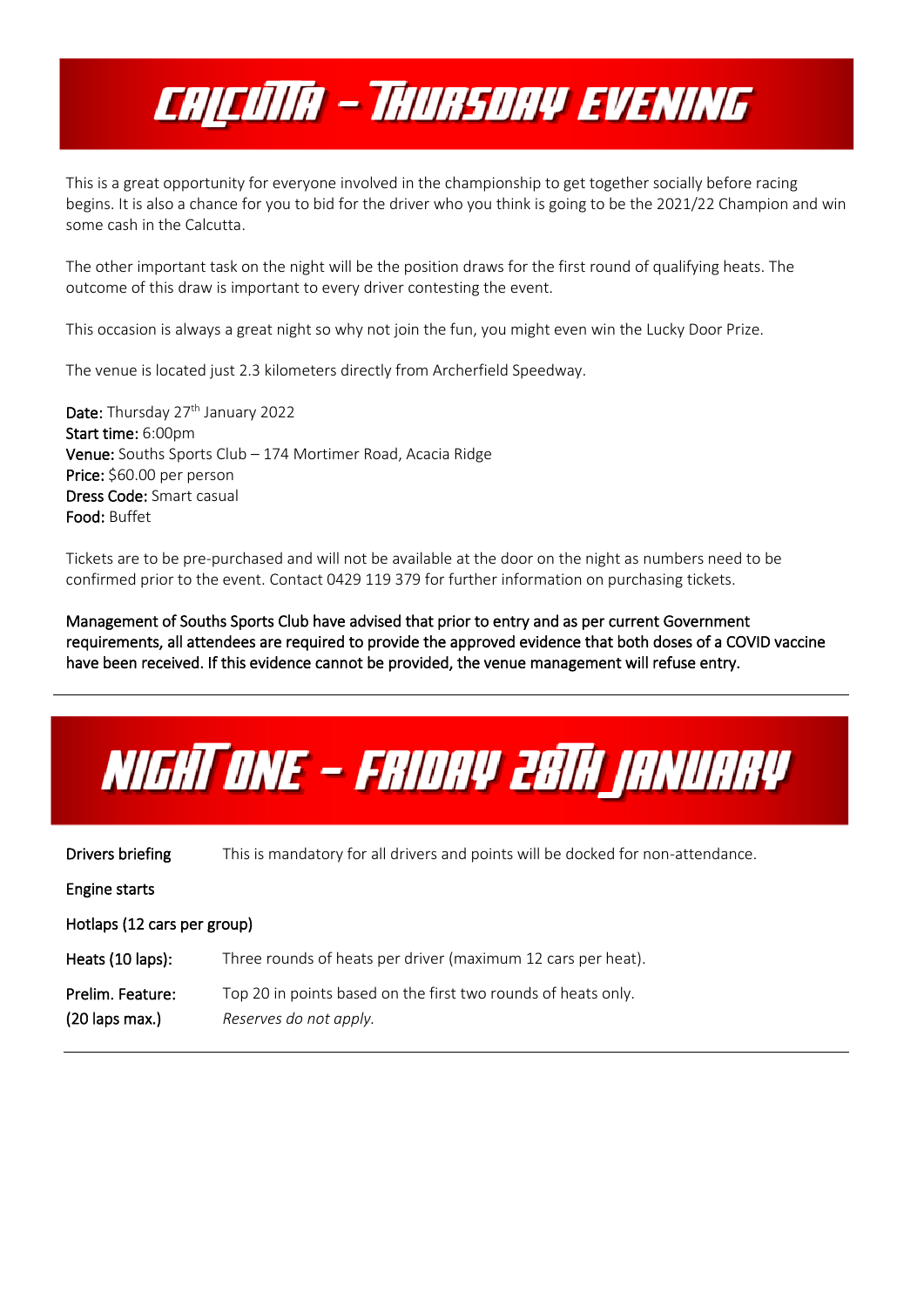

Drivers briefing This is mandatory for all drivers and points will be docked for non-attendance.

Engine starts

Hotlaps (12 cars per group)

- Heats (10 laps): Each competitor will contest their 4th and final qualifying heat, total points will be tallied & each driver will be assigned to their respective final events (A, B or C main).
- Pole shuffle: Top 8 point scorers. Higher qualifier selects starting position in each round. Final round for front row is determined by best of three.
- C-Main (15 laps\*): Top two places transfer into starting position 19 & 20 in the B-Main. *\*Otherwise can be shortened in laps to the number of cars starting the C-Main. Reserves do not apply.*
- B-Main (20 laps\*): Top two places transfer into starting positions 19 & 20 in the A-Main. *\*Otherwise can be shortened in laps to the number of cars starting the B-Main. Reserves do not apply.*
- A-Main (40 laps): Top 18 on points qualify directly, with the first 8 positions determined by the pole shuffle results, and final two transferring from the B-Main. Feature must run to the full duration of laps.

Reserves - First, second and third reserves will come from positions 3, 4 & 5 respectively in the B-Main and are permitted to wait on the dummy grid after the final field has entered the racetrack. In the event of a qualified car failing to start or complete the first lap due to accident or exclusion and a complete restart is necessary, the reserves shall start at the rear of the field.

Defending Champion if they fail to qualify for the A-Main, can start from the rear of the A-Main at their discretion.

The top 4 cars must go straight to the machinery shed for tech inspection.



This day is reserved as a rain date should Saturday night be cancelled due to weather conditions.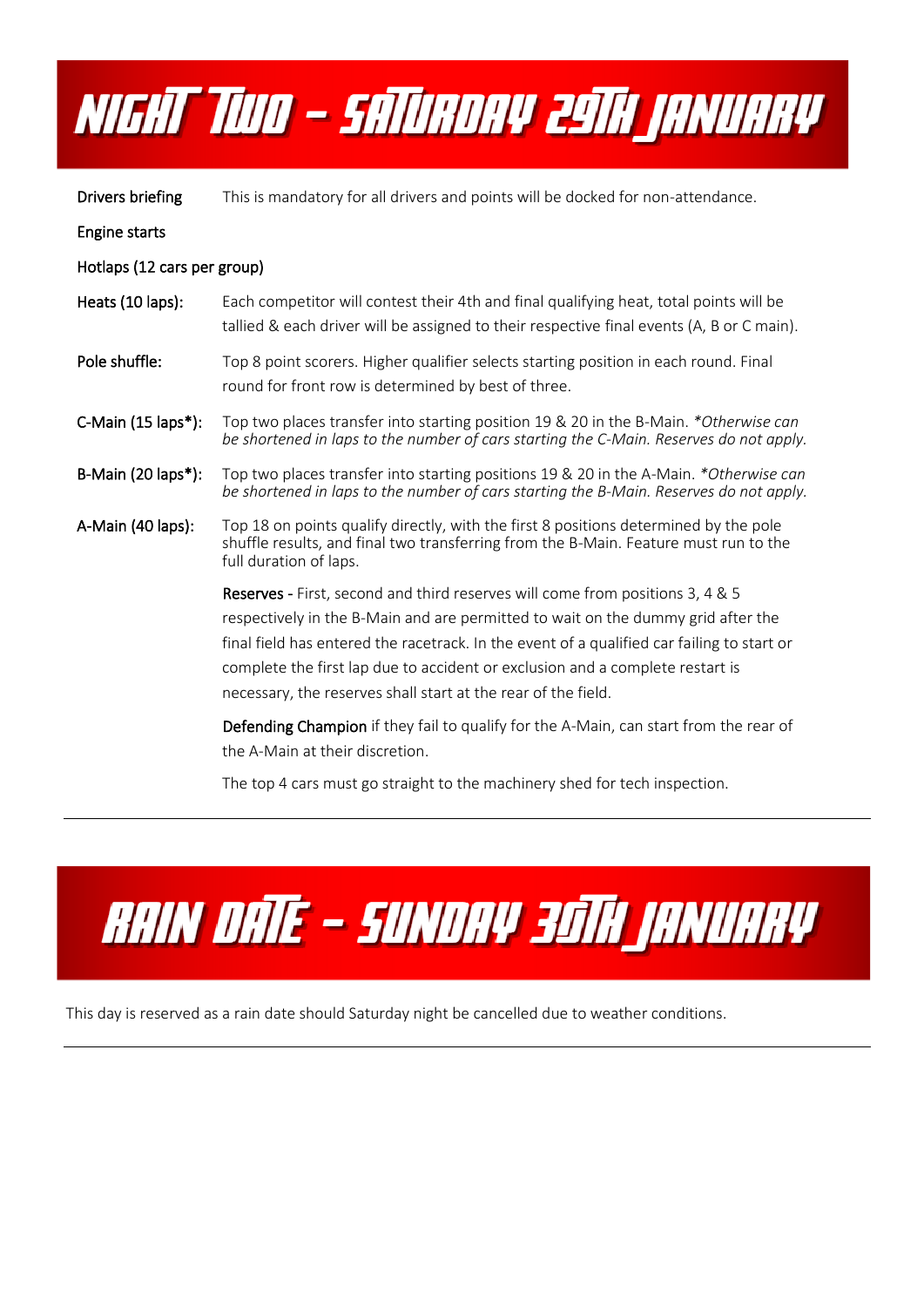# ACCOMMODATION

| Venue                                                                           | <b>Address</b>                                  | <b>Rack Rate</b> | <b>KMs</b> | Rating |
|---------------------------------------------------------------------------------|-------------------------------------------------|------------------|------------|--------|
| <b>COOPERS</b><br><b>COLONIAL MOTEL</b>                                         | 1260 Beaudesert Road,<br>Acacia Ridge           | \$126.00         | 1.99       | ****   |
| <b>ACACIA RIDGE</b><br><b>HOTEL MOTEL</b>                                       | 1386 Beaudesert Road,<br>Acacia Ridge           | \$99.00          | 2.6        | ***    |
| <b>ROCKLEA</b><br><b>INTERNATIONAL</b><br><b>MOTEL</b>                          | 1326 Ipswich Road,<br>Rocklea                   | \$115.00         | 2.87       | ***    |
| <b>OXLEY MOTOR INN</b>                                                          | 2333 Ipswich Road, Oxley                        | \$125.00         | 3.55       | ****   |
| <b>SALISBURY HOTEL</b>                                                          | 668 Tooheys Road,<br>Salisbury                  | \$113.00         | 3.7        | ***    |
| <b>CENTENARY</b><br><b>MOTOR INN</b>                                            | 105 Portal Street, Oxley                        | \$129.00         | 4.23       | ****   |
| <b>MOOROOKA</b><br><b>MOTEL</b>                                                 | 980 Ipswich Road,<br>Moorooka                   | \$95.00          | 4.37       | ***    |
| <b>COMFORT INN &amp;</b><br><b>SUITES</b><br><b>ROBERTSON</b><br><b>GARDENS</b> | 281 Kessels Road,<br>Nathan, Robertson          | \$122.00         | 4.41       | *****  |
| <b>SUNNYBANK</b><br><b>HOTEL</b>                                                | 275 McCullough Street,<br>Sunnybank             | \$85.00          | 5.12       | * * *  |
| DARRA MOTEL<br><b>AND CONFERENCE</b><br><b>CENTRE</b>                           | 2704 Ipswich Road, Darra                        | \$140.00         | 5.56       | ****   |
| NIGHTCAP AT<br><b>CHARDONS</b><br><b>CORNER HOTEL</b>                           | 7 Cracknell Road,<br>Annerley                   | \$104.00         | 5.83       | ***    |
| <b>ANNERLEY MOTOR</b><br><b>INN</b>                                             | 591 Ipswich Road,<br>Annerley                   | \$105.00         | 6.1        | ****   |
| <b>CALAMVALE</b><br><b>SUITES AND</b><br><b>CONFERENCE</b><br><b>CENTRE</b>     | Cnr Compton &<br>Beaudesert Roads,<br>Calamvale | \$202.00         | 6.36       | *****  |
| <b>LANCASTER COURT</b><br><b>MOTEL</b>                                          | 521 Ipswich Road,<br>Annerley                   | \$117.00         | 6.45       | ****   |